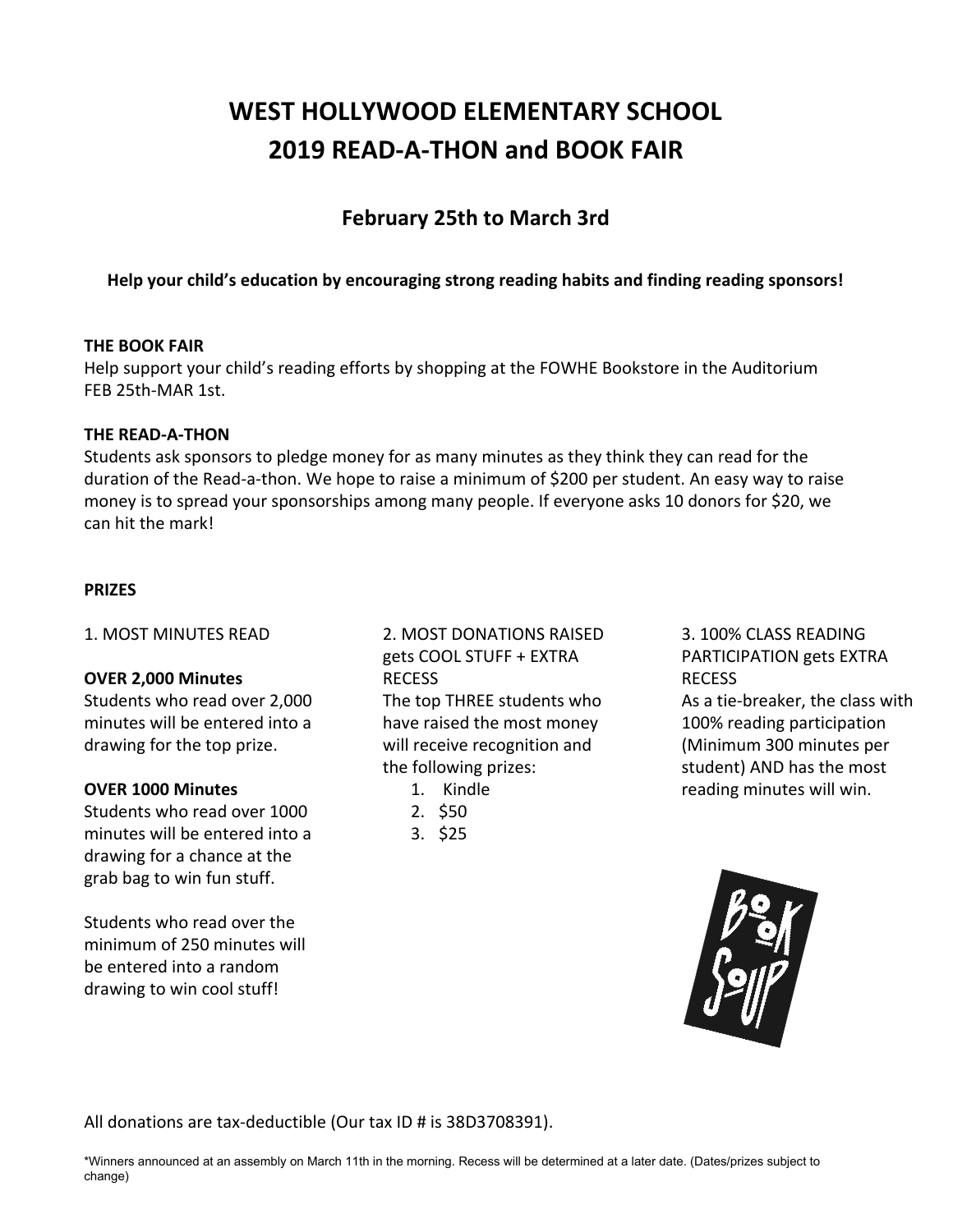## **WEST HOLLYWOOD ELEMENTARY SCHOOL 2019 READ-A-THON RULES FOR READERS**

The Read-a-thon begins: MONDAY, FEBRUARY 25, 2019

You may use the pledge form to keep track of your sponsors and how much they will donate. Use your Reading Log to keep track of how many minutes you read. Reading may be logged on the reading logs (attached). Extra Reading Logs may be found online or in the office.

- Reading from before the official beginning of the Read-a-thon does not count.
- Other people reading aloud to you counts.
- Grade-level reading aloud to other people counts. If you read to your friend, or your brother or sister... it counts for both of you!
- Grade-level reading aloud to your dog, your cat, or even your goldfish? That counts.
- Can you read in a tree, in a plane, in the car, or on train? Under the covers with a flashlight or at the park in broad daylight? Yep. That counts.
- Reading instead of doing your homework does not count.  $=$ /
- Reading instead of watching TV does count. =)
- Reading in class or in workshops does not count. Reading on your own during recess, lunch, or after school does count.
- Please look at the clock or use a timer or stopwatch. No guessing or rounding off minutes.
- Please be sure to add up and write your total (in minutes) on each reading log.
- Please be honest so that it will be fair and fun for everyone! Your parents or teacher need to initial or input your minutes each day.

The Read-a-thon ends: Sunday, March 3, 2019

- The last day to read for the school Read-a-thon is: SUNDAY, MARCH 3rd.
- No minutes will be counted after Sunday, MARCH 3rd.
- Make sure you **log in your minutes, add them up (total minutes read)** or bring your reading log to school by MARCH 6th.
- Funds raised are due by MARCH 8th.

------------------------------------------------------------------------------------------------------------------------------------------------

My child and I have read and agree to the rules listed above. Parent Initial

Reading Logs are DUE MONDAY: MARCH 4th.

Parent Initial

Parent/Guardian Signature \_\_\_\_\_\_\_\_\_\_\_\_\_\_\_\_\_\_\_\_\_\_\_\_\_\_\_\_\_\_\_\_\_\_\_\_ Date \_\_\_\_\_\_\_\_\_\_\_\_\_\_\_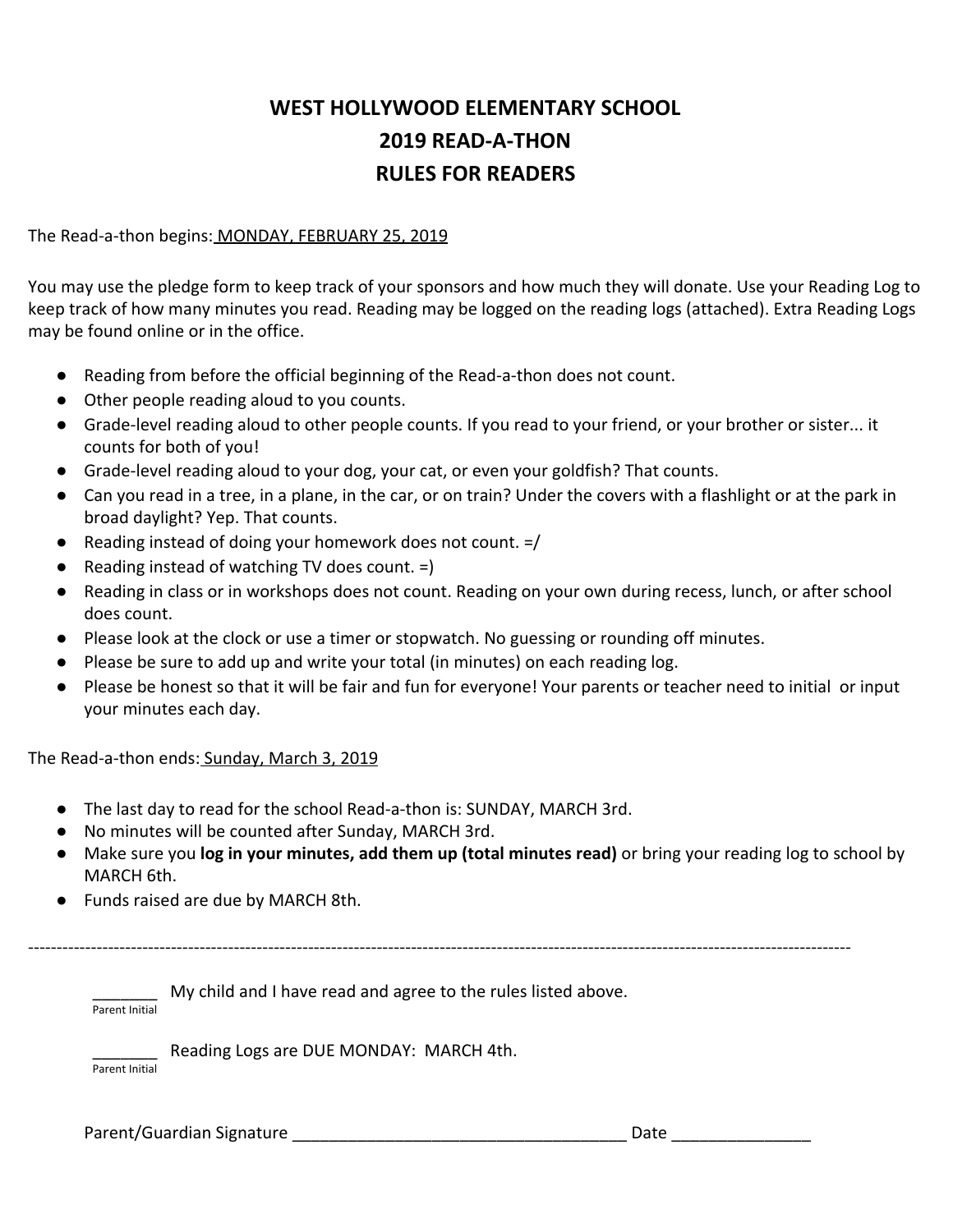| <b>NAME</b> |                   |                  | <b>TEACHER</b> | <b>GRADE</b> |  |
|-------------|-------------------|------------------|----------------|--------------|--|
|             | <b>FIRST NAME</b> | <b>LAST NAME</b> |                |              |  |

## **TRACKING SHEET**

Keep track of your reading and ask a parent or another adult to initial each line. **ALL READING COUNTS: Being read to and reading on your own**. At the end of the reading period, count the total number of minutes you've read. Don't forget to ask your sponsors for the money they've pledged to support your effort!

| DATE | TITLE OF BOOK | MINUTES READ | PARENT INITIALS |
|------|---------------|--------------|-----------------|
|      |               |              |                 |
|      |               |              |                 |
|      |               |              |                 |
|      |               |              |                 |
|      |               |              |                 |
|      |               |              |                 |
|      |               |              |                 |
|      |               |              |                 |
|      |               |              |                 |
|      |               |              |                 |
|      |               |              |                 |
|      |               |              |                 |
|      |               |              |                 |
|      |               |              |                 |
|      |               |              |                 |
|      |               |              |                 |
|      |               |              |                 |
|      |               |              |                 |